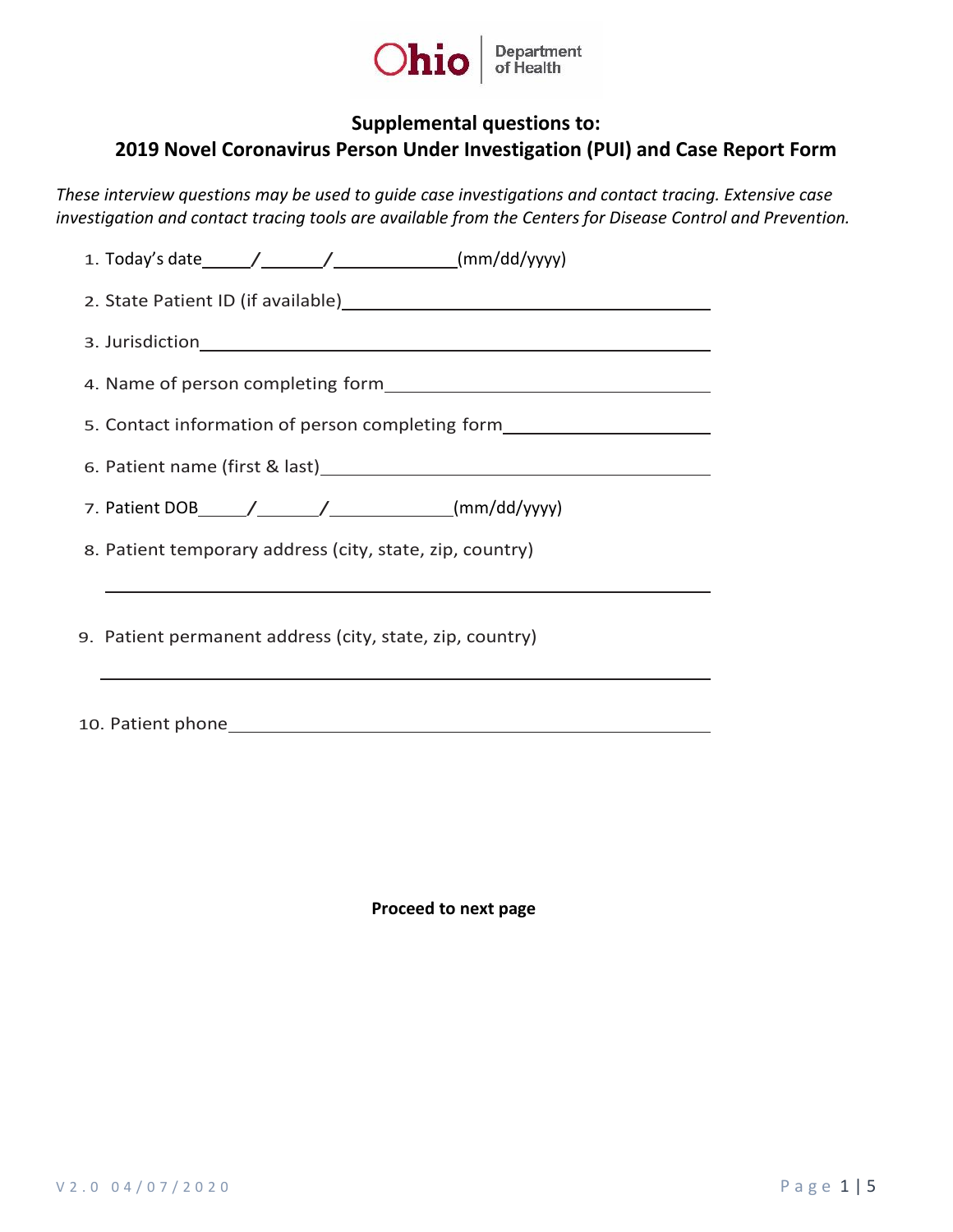11.**Travel History Outside of the United States** (from 14 days before symptom onset to present) Note: ask about all international travel, including voyages on cruise ships

| Location (city, province, country)                                                                             | Dates visited |
|----------------------------------------------------------------------------------------------------------------|---------------|
|                                                                                                                |               |
| $\mathsf{b}$ .                                                                                                 |               |
| c.                                                                                                             |               |
| d. $\overline{\phantom{a}}$                                                                                    |               |
|                                                                                                                |               |
| f. <u>All and the same of the same of the same of the same of the same of the same of the same of the same</u> |               |
| $g$ .                                                                                                          |               |
|                                                                                                                |               |
|                                                                                                                |               |

12.**Places Visited within the United States** (from 14 days before symptom onset to present) Note: ask about possible transmission settings, including where the patient might have worked, met with friends, ate, visited, etc.

| Location (city, state, place visited) | Dates visited |
|---------------------------------------|---------------|
|                                       |               |
| $\mathbf{b}$ .                        |               |
| $\mathsf{C}$ .                        |               |
| d.                                    |               |
|                                       |               |
| $f.$ $\overline{\phantom{a}}$         |               |
|                                       |               |
|                                       |               |
| $h.$ $\overline{\phantom{aa}}$        |               |
|                                       |               |
|                                       |               |

**If you need more space, please add information to the blank page at the end of this form.**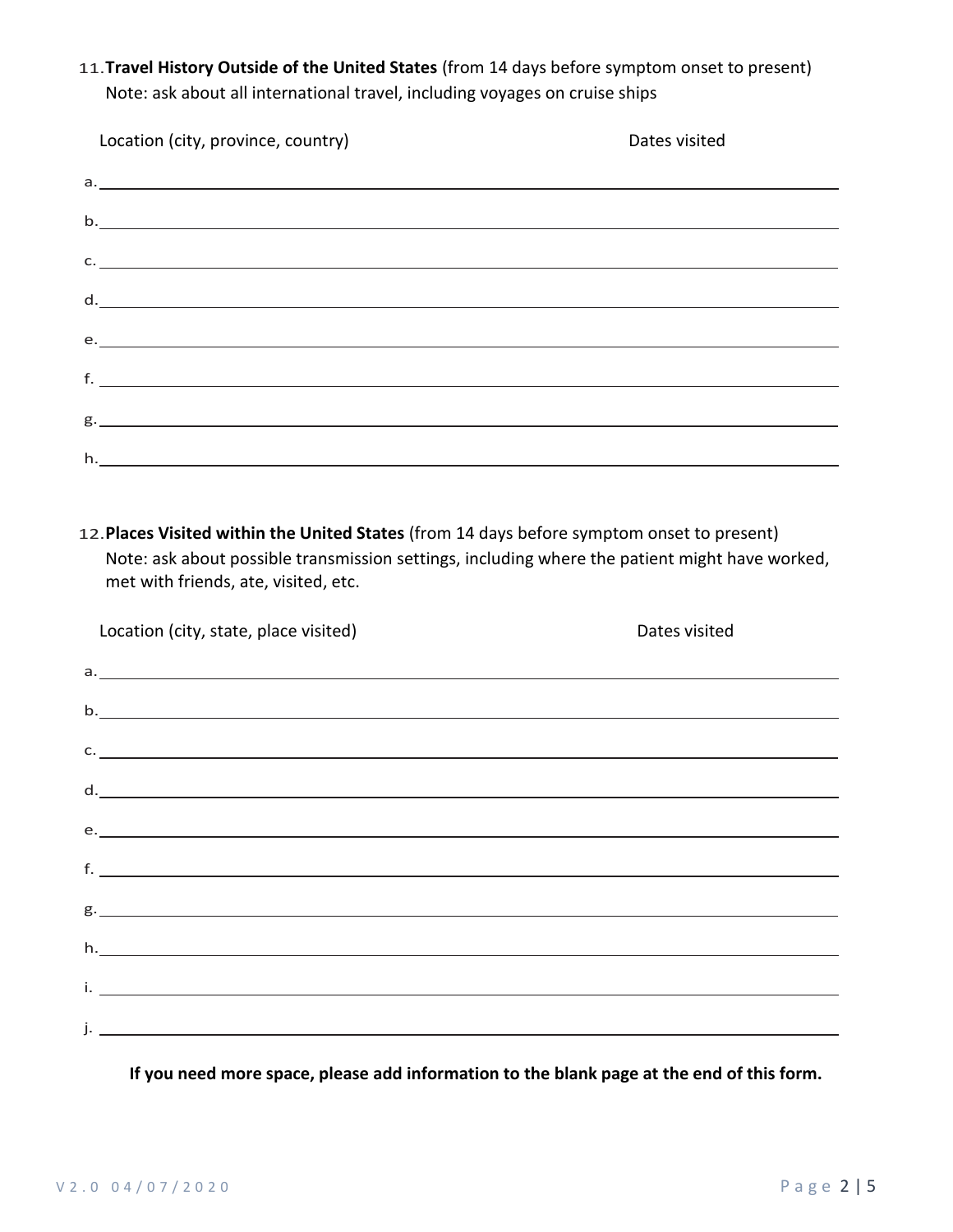13. **Modes of Travel** (from 14 days before symptom onset to present)

|  | Travel mode Departure location/date/time Arrival location/date/time Carrier/Seat #                                                                                                                                               |  |
|--|----------------------------------------------------------------------------------------------------------------------------------------------------------------------------------------------------------------------------------|--|
|  | a.                                                                                                                                                                                                                               |  |
|  | b.                                                                                                                                                                                                                               |  |
|  | $\mathsf{C}.\underline{\hspace{2.5cm}}$                                                                                                                                                                                          |  |
|  | d.                                                                                                                                                                                                                               |  |
|  | e.                                                                                                                                                                                                                               |  |
|  | $f_{\rm s}$ . The contract of the contract of the contract of the contract of the contract of the contract of the contract of the contract of the contract of the contract of the contract of the contract of the contract of th |  |
|  |                                                                                                                                                                                                                                  |  |
|  | h.                                                                                                                                                                                                                               |  |
|  |                                                                                                                                                                                                                                  |  |
|  |                                                                                                                                                                                                                                  |  |
|  | j. <u>– Jan Alexander von de la provincia de la provincia de la provincia de la provincia de la provincia de la p</u>                                                                                                            |  |

Note: ask about travel by plane, bus, train, private vehicles, etc.

14.**Exposure to Healthcare Facilities** (from 14 days before symptom onset to present) Note: ask about healthcare facility exposures as either a patient, visitor, or staff member

| Facility type  | Name | Location | Reason for visit | Dates visited |
|----------------|------|----------|------------------|---------------|
|                |      |          |                  |               |
| $\mathsf{b}$ . |      |          |                  |               |
|                |      |          |                  |               |
| d.             |      |          |                  |               |
| e.             |      |          |                  |               |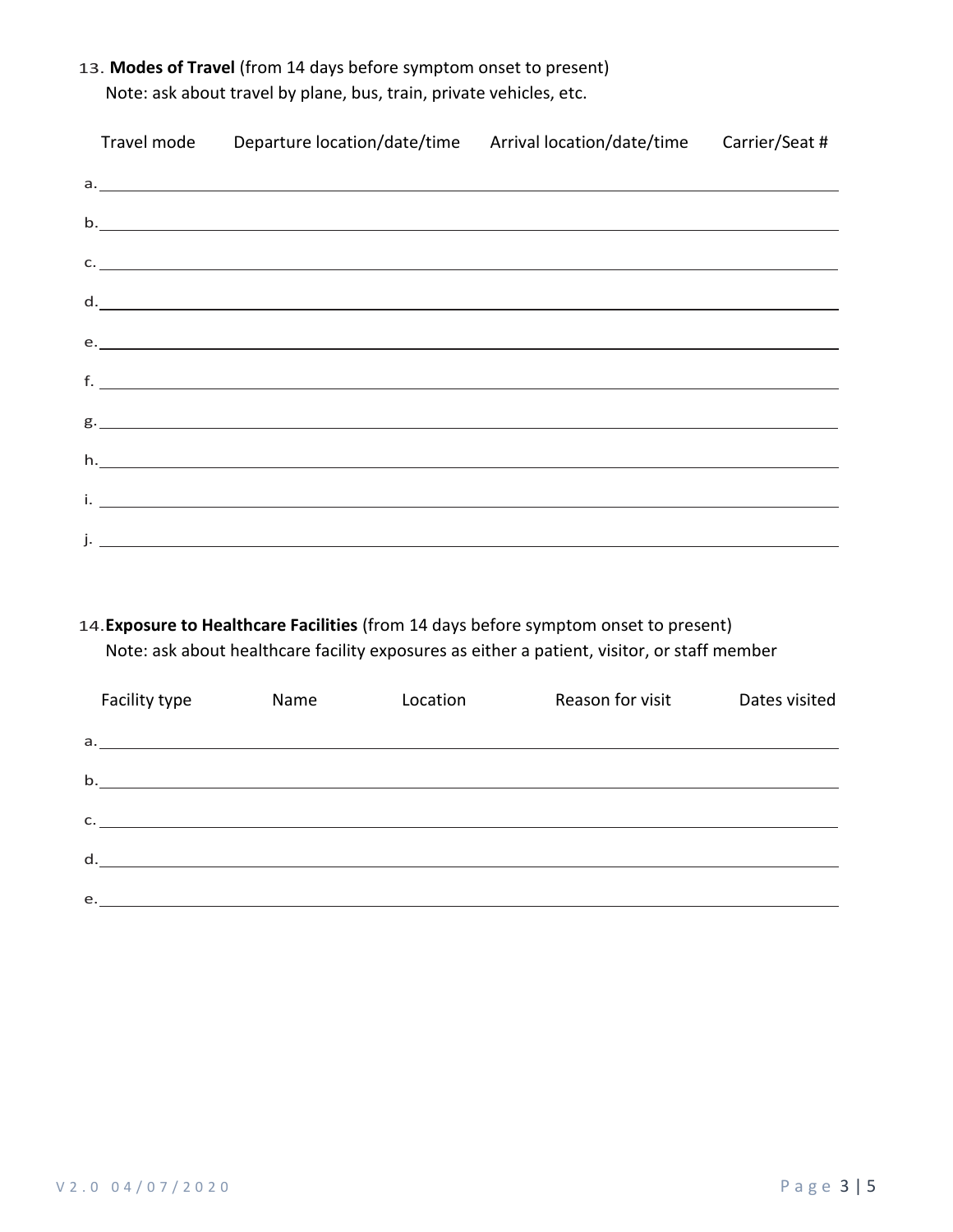## 15.**Exposure to Congregate Settings** (from 14 days before symptom onset to present)

Note: ask about possible transmission settings (e.g., school, long-term care facility, group home, correctional/detention facility, religious gatherings, conferences)

| Facility type | Name | Location | Reason for visit | Dates visited |
|---------------|------|----------|------------------|---------------|
|               |      |          |                  |               |
|               |      |          |                  |               |
|               |      |          |                  |               |
|               |      |          |                  |               |
|               |      |          |                  |               |

## 16.**Patient Contacts** (from 14 days before symptom onset to present)

Note: ask about family or household contacts, friends, caregivers, coworkers, etc.

| Case No:         | Name: |                            | Case DOB:              | Date of Symptom Onset:                                               |                                                     |
|------------------|-------|----------------------------|------------------------|----------------------------------------------------------------------|-----------------------------------------------------|
|                  |       |                            |                        |                                                                      |                                                     |
|                  | Name  | Relationship<br>to Patient | <b>Contact Numbers</b> | Date of Contact with<br>Symptomatic Case:<br>(Additional CCBH Info.) | Is your family<br>member a<br>healthcare<br>worker? |
| a.               |       |                            |                        |                                                                      | $\Box$ Yes<br>$\Box$ No                             |
| b.               |       |                            |                        |                                                                      | $\Box$ Yes<br>$\square$ No                          |
| c.               |       |                            |                        |                                                                      | $\Box$ Yes<br>$\square$ No                          |
| d.               |       |                            |                        |                                                                      | $\Box$ Yes<br>$\Box$ No                             |
| e.               |       |                            |                        |                                                                      | $\Box$ Yes<br>$\Box$ No                             |
| $\overline{f}$ . |       |                            |                        |                                                                      | $\Box$ Yes<br>$\square$ No                          |
| g.               |       |                            |                        |                                                                      | $\Box$ Yes<br>$\square$ No                          |
| h.               |       |                            |                        |                                                                      | $\Box$ Yes<br>$\Box$ No                             |
| i.               |       |                            |                        |                                                                      | $\Box$ Yes<br>$\Box$ No                             |
| j.               |       |                            |                        |                                                                      | $\Box$ Yes<br>$\square$ No                          |
| k.               |       |                            |                        |                                                                      | $\Box$ Yes<br>$\Box$ No                             |

*\*Note: Italicized text represents additional collection information for CCBH use.*